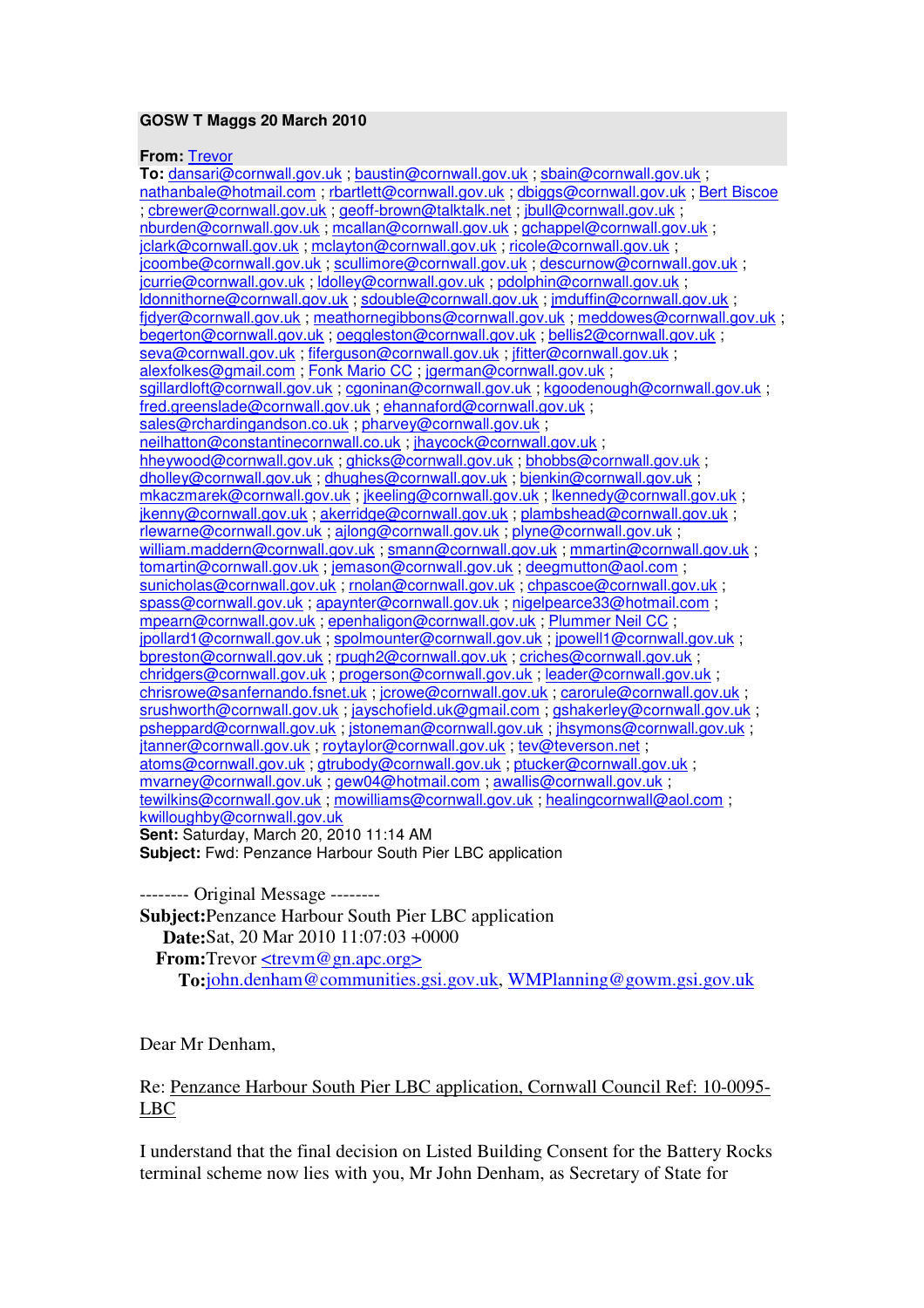Communities & Local Government (or rather with the Government Office West Midlands, which handles such matters on your behalf) and that the deadline for making representations is this coming Tuesday, 23rd March.

I respectfully request that you do, in fact, use your powers to call in this application and order that a public enquiry be held.

As you may be aware, it has been established beyond doubt that at least two alternative schemes exist for this project, neither of which require that a beach and one of the most picturesque and historic parts of Penzance be turned into a lorry park, or that the historic fabric of old Penzance harbour be hacked about to create vehicular access for unwanted heavy goods vehicles.

The so called 'Option C', promoted by the Friends of Penzance Harbour, would be able to deliver all of the benefits of safer and more modern facilities for Scilly passengers claimed for the Cornwall Council (ie, 'Route Partnership' - RP) scheme, but at much lower cost, lower levels of disruption to existing businesses and zero harm to the historic fabric. Option C's original proposals for an out-of-town freight depot, would meet all operational objectives whilst making more effective use of existing buildings and removing over 250 cars, vans and lorries from the congested harbour area each time there is a freight sailing. The Friends are more than just protestors; they are a highly organised, passionate and knowledgeable voluntary group that includes many sailors and swimmers who make extensive year-round use of the old harbour, the beach and the adjacent historic lido, but who are also marine, shipping and local government experts in their own right (including a former Scilly link operator), competent to address many of the technical, political, economic and environmental issues that this scheme raises.

In addition there has now emerged an 'Option PZ', developed by a group of local businessmen and women in conjunction with a local architect, which also avoids damaging the immediate heritage assets and includes some real regeneration benefits for the historic harbour and local community. Option PZ is founded on the premise that the single ship option and pier extension is a *fait accompli*, but that does not mean it supports what has become known locally as the 'RMV White Elephant' - ie, the Route Partnership's plan to replace separate freight and passenger ships, which currently allow low-cost freight operation during the winter (when there are no passengers; subsidised fares mean Scilly folk tend to fly) and safer passenger handling for the four months when tourist comfort and convenience becomes the prime objective, with a single new and hugely expensive super-ship, to be built from scratch in the middle of a global shipping recession. This will again mix freight and passengers (an inefficient model first rejected locally in the 1950s) and is the only reason the RP persists with its destructive plans for the beautiful old harbour wall and pier, to overcome the associated technical and safety problems and to create a berth capable of sheltering such a large and expensive vessel.

The relative merits of the three schemes have been vigorously and forensically debated in recent months, but still there has been no substantive challenge to Option C, just a blanket refusal by Cornwall Council to even consider it now or why it was originally rejected. 'C' has the full support of Andrew George MP and has repeatedly been endorsed by packed meetings for presentations. If it is not possible to adopt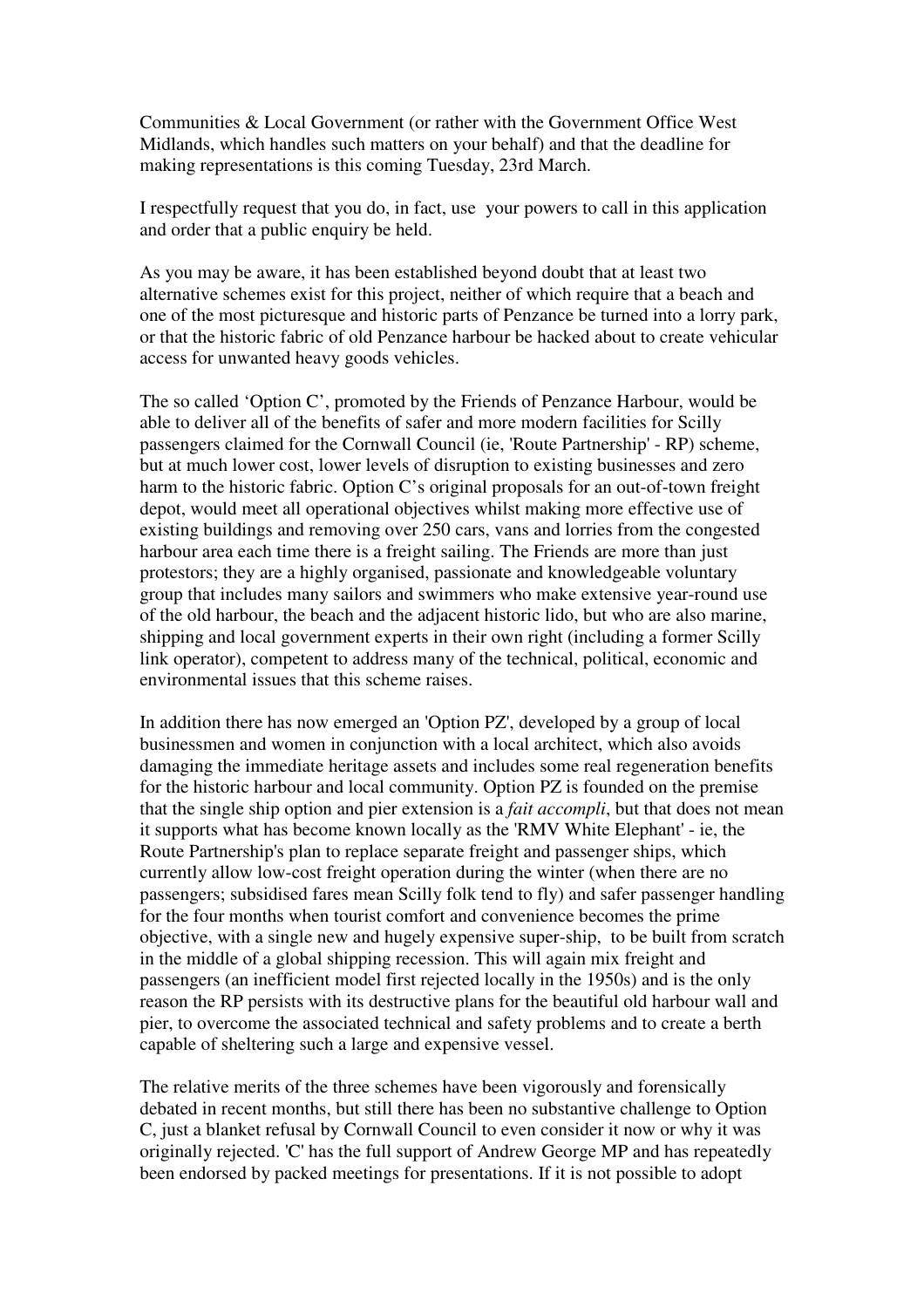Option C in full, rejecting the RMV White Elephant and moving freight handling out of the historic zone, then Option PZ's sensitive regeneration of the harbour area is seen locally as being a huge improvement over the RP's brutality.

Of course I do not really need to tell you all this. English Heritage will have already written to you explaining that it agrees with RP's own Environmental Statement that "*The stonework to the North Arm and South Pier is a distinctive part of the harbour and creates the setting for the entire area. The loss or concealment of part or all of the harbour walls as part of a scheme may be considered to have a large adverse effect on the heritage asset as a whole*", adding that "*it is regrettable that more weight was not given to the historic environment; with the South Pier being almost entirely obscured* [by the proposed changes] *when viewed from along the coast to the south and from the seaward side*", and further pointing out that the Route Partnership's plans "*seem to be driven more by technical and engineering requirements, rather than a wider consideration of their visual impact and the resultant harm to the area's local distinctiveness*". That this should be true of plans developed by Cornwall's own unitary authority! It is exasperating and dispiriting in the extreme.

If anything our appreciation of how bad the RP plan is has increased since Mr Ramsden wrote those words to you 15 months or so ago. It is now clear that this is a nationally important archaeological site to which the development will do incalculable harm. I would urge you to read the historic building analysis commissioned by the RP itself here: http://www.friendsofpzharbour.org/pdfs/HistoricBuildingAnalysis\_1.pdf

In particular, but not exclusively, the work will:

- damage the fabric of a listed building, and in particular the parapet wall (dating from the late 18^th century), and cover the large parts of the pier in concrete;

- remove from view the elvan Portzoden reef on which the pier was built and which provided the original shelter from storms;

- fundamentally alter the visual experience in particular views of Penzance from the sea;

- change the relative position of the lighthouse, a historic structure in its own right;

- draw heavy goods traffic further into the harbour area;

- use materials (tinted concrete!) and methods that are entirely out of keeping;

- harm the environment and hinder the economic regeneration of the area when there are less harmful alternatives available.

And finally, I would ask you to consider key questions of equity and transparency. The IoS link is a heavily subsidised operation and we, on the mainland, understand the need for that. Penzance people have a strong emotional attachment to the Scilly link, and there are economic benefits in it for Penzance (mostly from day trippers), though they are greatly overstated. The real benefit lies with IoS inhabitants (who rely on it for much of their tourist trade and everything they eat, use and wear); we all understand and accept that. However, now, with this scheme, Penzance is being asked to accept in addition the significant destruction of its own heritage assets, to completely forego the regeneration opportunity that was a key part of our MP's motivation in battling for the funds for this project (a ten-year fight I might add), and carry the considerable financial risk (through Cornwall Council - IoS is a separate unitary authority) of the purchase and operation of an huge, costly, ill-conceived and inappropriate new vessel. This cannot be right.